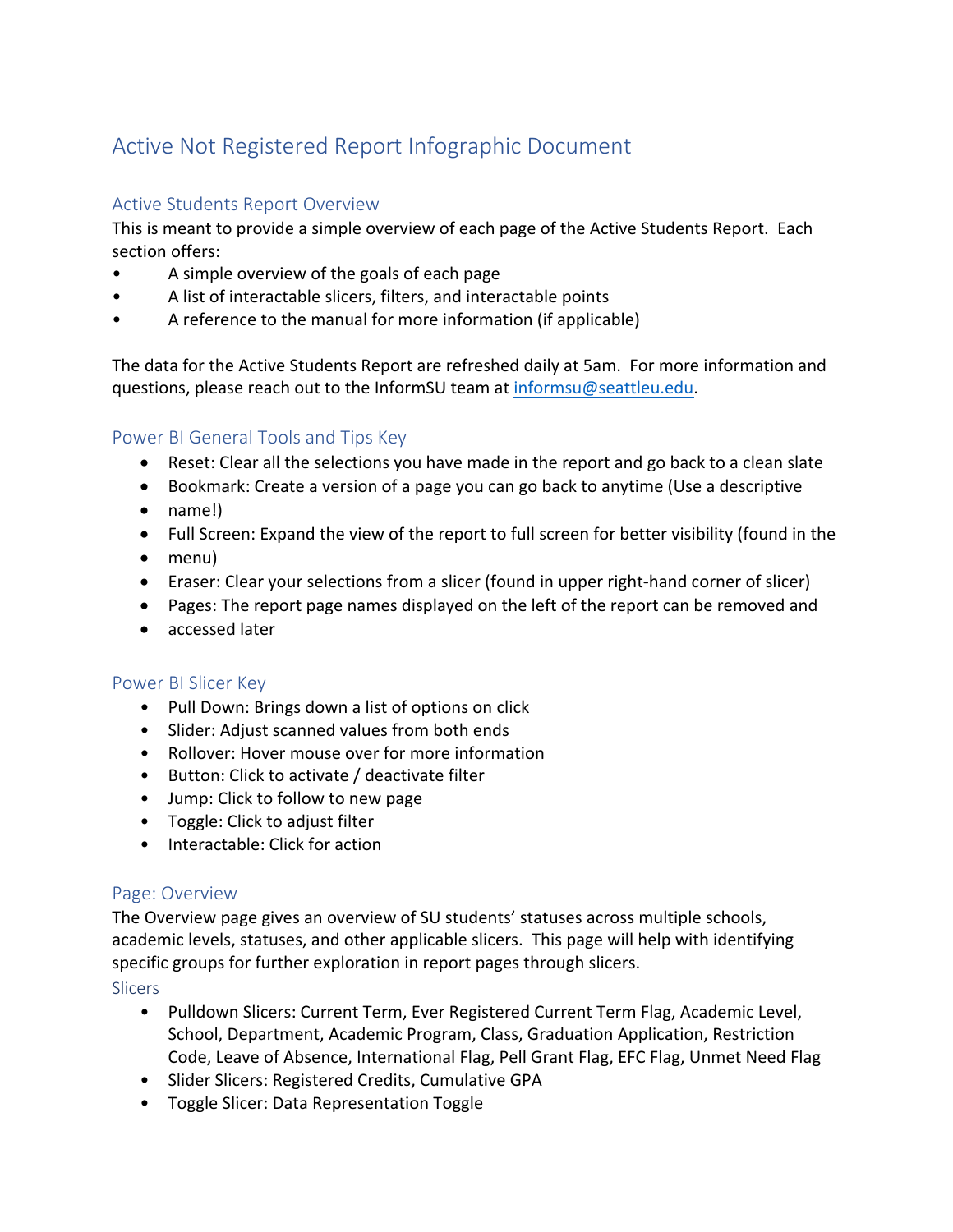#### Data Visualizations

- Line Graph: Total Active Students by School and Registration Status
	- o Albers, Arts & Sciences, Education, Nursing, Science & Engineering, New & Continuing Studies
	- o Theology & Ministry, University Sponsored Academic Programs
- Circle Bar: Active Not Registered vs. Total Active Students
- Pie Chart: Active Not Registered by Class
	- o Freshman, Sophomore, Junior, Senior, Post-Bacc, UG Non-Matriculated, GR Non-Matriculated

### Page: Active Students

The Active Students page presents a spreadsheet of student details based on applied slicers. Users can learn more about a student's registration status through personal, academic, and financial data. This can help with contacting students, documenting changes, and planning next steps.

Slicers

- Pulldown Slicers: Current Term, Ever Registered Current Term Flag, Academic Level, School, Department, Academic Program, Class, Graduation Application, Restriction Code, Leave of Absence, International Flag, Pell Grant Flag, EFC Flag, Unmet Need Flag
- Slider Slicers: Registered Credits, Cumulative GPA
- Button Slicer: Student Registration Status

#### Data Visualizations

- Spreadsheet: Active Students Spreadsheet
	- o Colleague ID, Last Name, First Name, Email, Phone Number, Gender, Age, Ethnicity, Academic Level, Class School, Department, Academic Program, Cumulative GPA, A. Completion Date, Total Completed Credits, Completed SU Credits, Start Term, Last Term Registered, Next Term, Next Term Registered Credits, Current Term, Current Term Registered Credits, Prior Term, Prior Term Registered Credits, Prior Prior Term, Prior Prior Term Registered Credits, Athlete Flag, Advisor Name, Graduation Application, Graduation Application Date, Graduation Term, Disability Code, Restrictions, Leave of Absence, LOA Start Date, LOA Return Date, First Generation, Unmet Need, Pell Grant Flag

### Page: School Distribution

The School Distribution page displays registration status data across schools. For example, if the number of active, not registered students is notable in one particular school or program, users can look for more information to guide further action.

#### **Slicers**

- Pulldown Slicers: Current Term, Ever Registered Current Term Flag, Academic Level, School, Department, Academic Program, Class, Graduation Application, Restriction Code, Leave of Absence, International Flag, Pell Grant Flag, EFC Flag, Unmet Need Flag
- Slider Slicers: Registered Credits, Cumulative GPA
- Button Slicer: Student Registration Status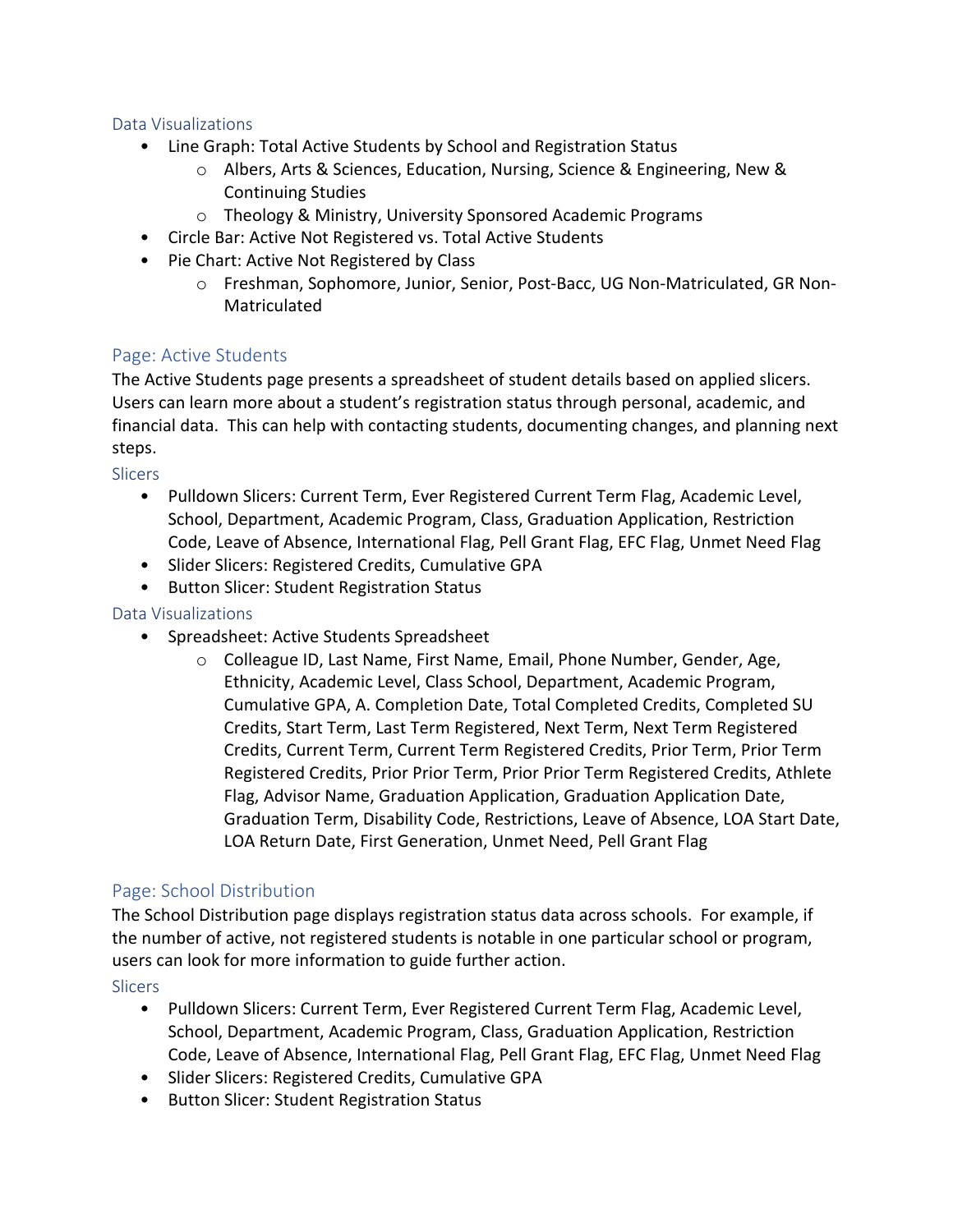### Data Visualizations

- (Vertical) Bar Graph: Active Registered, Active Under Registered, and Active Not Registered by School
	- o Albers, Arts & Sciences, Education, Nursing, Science & Engineering, New & Continuing Studies, Theology & Ministry, University Sponsored Academic Programs

## Page: Class Distribution

The Class Distribution page displays registration status counts across class levels (Fr., So., Jr., Sr., UG Non-Mat., Post Bacc, Grad, GR Non-Mat.). For example, if the number of active, not registered students is notable at a class level, users can look for more information to guide further action.

**Slicers** 

- Pulldown Slicers: Current Term, Ever Registered Current Term Flag, Academic Level, School, Department, Academic Program, Class, Graduation Application, Restriction Code, Leave of Absence, International Flag, Pell Grant Flag, EFC Flag, Unmet Need Flag
- Slider Slicers: Registered Credits, Cumulative GPA
- Button Slicer: Student Registration Status

### Data Visualizations

- (Horizontal) Bar Graph: Active Under Registered and Active Not Registered by Class
	- o Freshman, Sophomore, Junior, Senior, UG Non-Matriculated, Post Baccalaureate, Graduate, GR Non-Matriculated

# Page: Student Restrictions

The Student Restrictions page displays restriction codes that may block students from registering for courses. Users can identify and provide more informative paths to students on how to resolve restrictions and connect students to applicable processes. The bar chart displays common restrictions that students may have for further investigation and documentation.

### Slicers

- Pulldown Slicers: Current Term, Ever Registered Current Term Flag, Academic Level, School, Department, Academic Program, Class, Graduation Application, Restriction Code, Leave of Absence, International Flag, Pell Grant Flag, EFC Flag, Unmet Need Flag
- Slider Slicers: Registered Credits, Cumulative GPA
- Button Slicer: Student Registration Status

### Data Visualizations

- Spreadsheet: Student Restrictions Spreadsheet:
	- o Colleague ID, Last Name, First Name, Phone Number , Email, Age, Gender, Ethnicity, Restrictions, Start Term, Academic Level, School, Department, Academic Program
- Total Students by Restriction Code
	- o SNEWY, OLSCN, UNSAW, FSREG, BUEGV, RGMGN, PSPKF, DNTAI, FSFIN, STDN, SCEPV, ASCNV, STDP, CLBRV, ADFUN